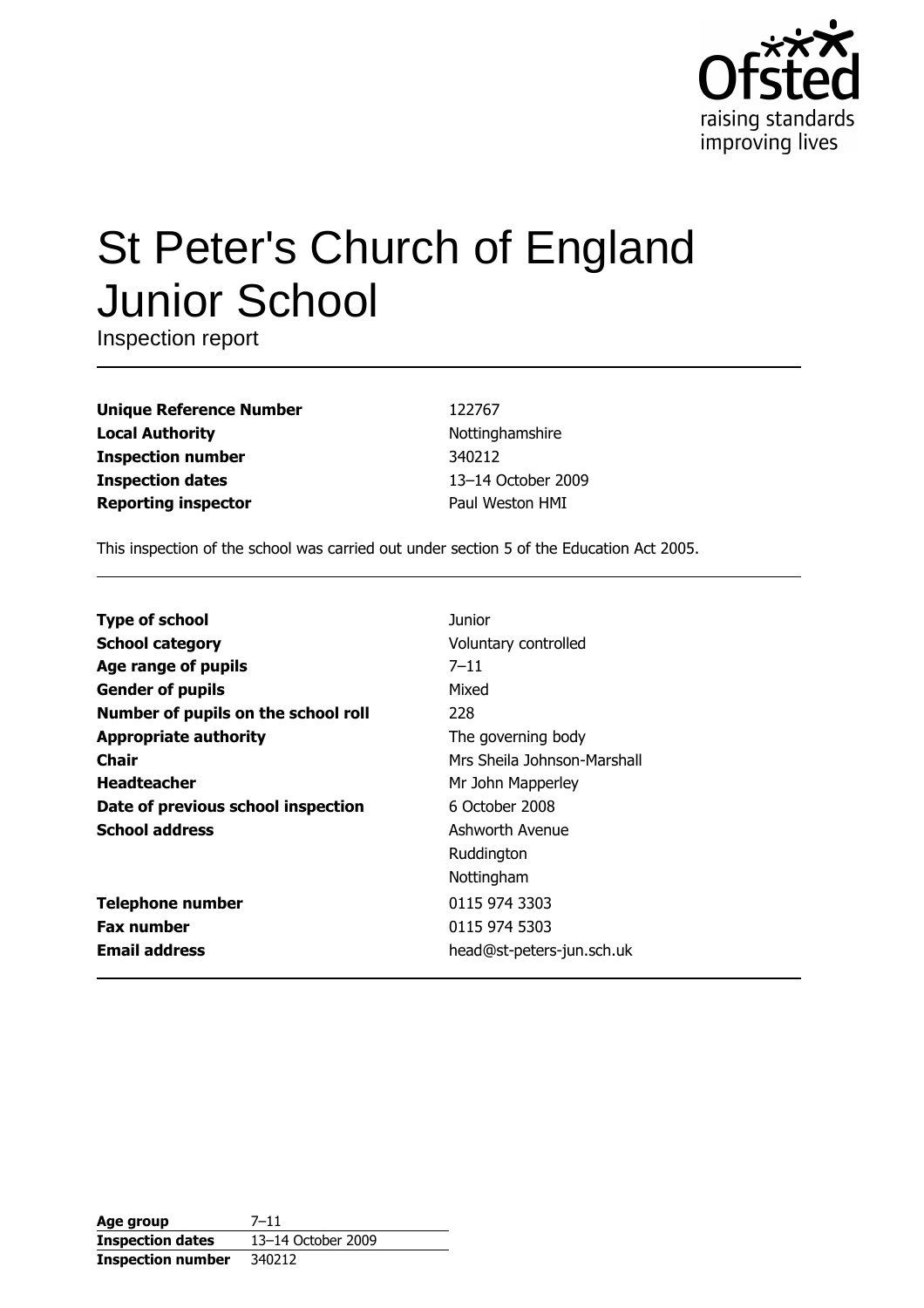The Office for Standards in Education, Children's Services and Skills (Ofsted) regulates and inspects to achieve excellence in the care of children and young people, and in education and skills for learners of all ages. It regulates and inspects childcare and children's social care, and inspects the Children and Family Court Advisory Support Service (Cafcass), schools, colleges, initial teacher training, work-based learning and skills training, adult and community learning, and education and training in prisons and other secure establishments. It rates council children's services, and inspects services for looked after children, safequarding and child protection.

Further copies of this report are obtainable from the school. Under the Education Act 2005, the school must provide a copy of this report free of charge to certain categories of people. A charge not exceeding the full cost of reproduction may be made for any other copies supplied.

If you would like a copy of this document in a different format, such as large print or Braille, please telephone 08456 404045, or email enquiries@ofsted.gov.uk.

You may copy all or parts of this document for non-commercial educational purposes, as long as you give details of the source and date of publication and do not alter the documentation in any way.

Royal Exchange Buildings St Ann's Square Manchester M2 7LA T: 08456 404045 Textphone: 0161 618 8524 E: enquiries@ofsted.gov.uk W: www.ofsted.gov.uk

© Crown copyright 2009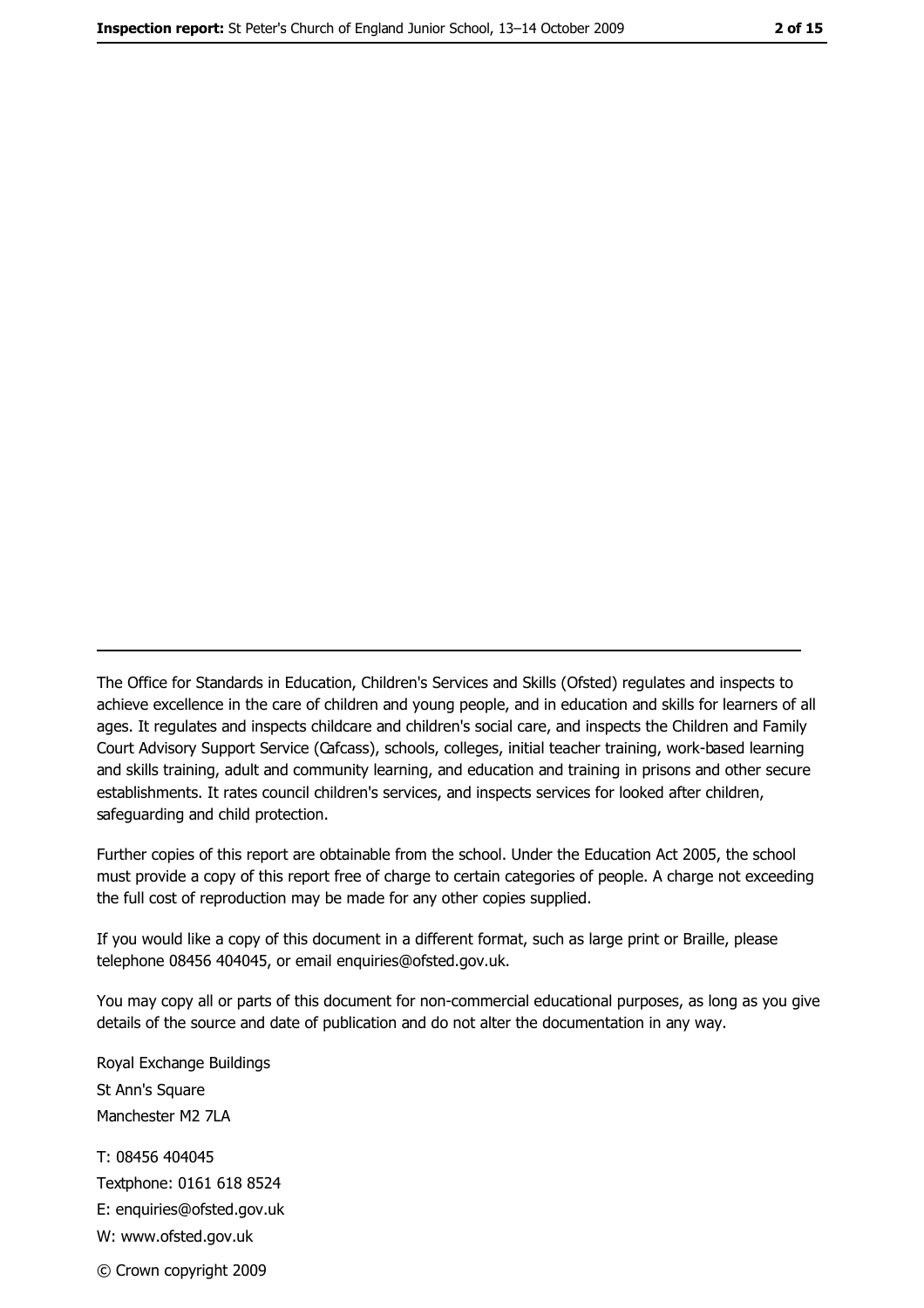# **Introduction**

This inspection was carried out by one of Her Majesty's Inspectors and two additional inspectors. The inspectors visited 16 lessons and held meetings with governors, staff in leadership positions, pupils and parents. They observed the school's work, and looked at a variety of documents including the school's action plans and records of pupils' progress. They also considered the views of parents, staff and pupils expressed in responses to questionnaires.

The inspection team reviewed many aspects of the school's work. It looked in detail at the following:

- the attainment and progress of pupils, including the performance of specific groups  $\blacksquare$ such as those with special educational needs and/or disabilities
- the improvement in teaching since the last inspection, especially in matching pupils'  $\blacksquare$ need effectively and increasing their rates of progress
- the rigour of the school's monitoring and evaluation systems and how they translate  $\blacksquare$ into action to bring about improvement
- the effectiveness of assessment processes in helping pupils understand how well  $\blacksquare$ they are doing and what they need to do next to improve.

# Information about the school

This average-sized junior school is situated in the large village of Ruddington, just to the south of Nottingham. At its previous inspection in October 2008, the school was given a notice to improve. In the past 12 months there have been significant changes in teaching staff, with half newly appointed to the school. In addition, the governing body has introduced a breakfast and after-school club.

Pupils are predominantly from White British backgrounds with none at an early stage of learning English as an additional language. The number of pupils eligible for free school meals is below the national average. The proportion of pupils with special educational needs and/or disabilities is similar to that found nationally. There are no pupils with a statement of special educational needs. The school has received a number of nationally recognised awards in recent years such as the gold Activemark and the gold Healthy Schools award.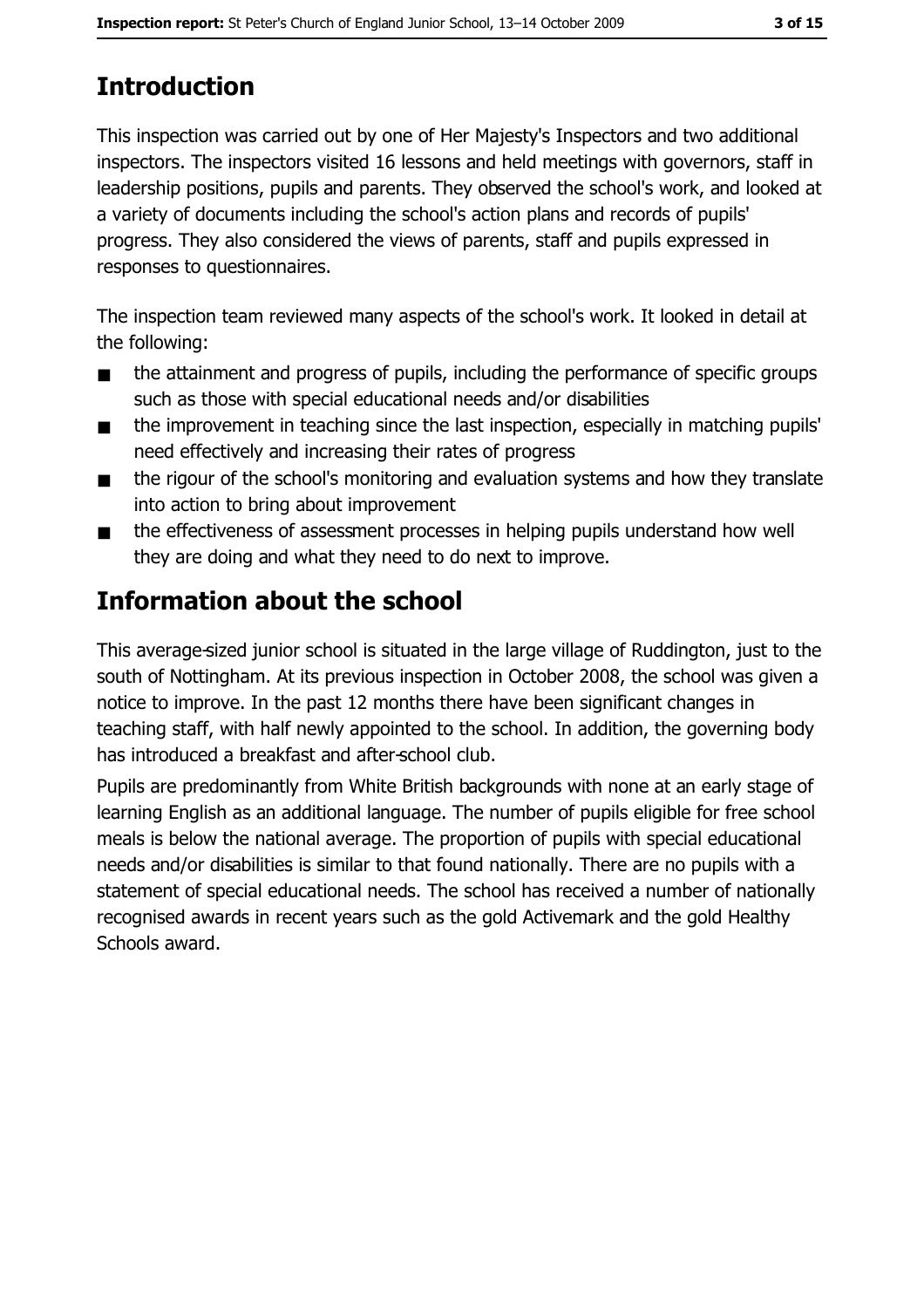## **Inspection judgements**

#### Overall effectiveness: how good is the school?

#### The school's capacity for sustained improvement

## **Main findings**

In accordance with section 13 (5) of the Education Act 2005, Her Majesty's Chief Inspector is of the opinion that the school no longer requires significant improvement. Considerable and rapid improvement has taken place since the last inspection. St Peter's is now a good school with some outstanding features. A supportive atmosphere for learning exists that ensures pupils make good progress, enjoy their learning and achieve well. Their good attendance and the happy faces in many lessons and around the school are testimony to this. Pupils are helped to grow in confidence and have an impressive appreciation of how to lead safe and healthy lives. The school successfully instils in the pupils a strong social and moral understanding that accounts for their good behaviour and positive attitudes to school.

The school has successfully improved the outcomes for pupils over the last 12 months. The declining picture of previous years has been reversed and standards of attainment in English and mathematics are now above the national average by the end of Year 6. Significantly more pupils are also achieving at the higher levels in English and mathematics. Although writing standards have improved, they are not as high as those in reading and some pupils could be doing even better. Opportunities are not always taken for pupils to write at length in other areas of the curriculum.

The headteacher and other school leaders are providing a clear focus on improvement in a number of important aspects of the school's life. Robust monitoring and evaluation systems are now in use. These help leaders to check regularly on how well pupils are doing and hold staff to account for their progress. Improved lesson planning is contributing to better quality teaching and learning. Revised assessment systems give pupils a clear understanding of their targets and how they can improve their work.

The school has strong support from the parents and carers. Staff have done significant work to involve them in the life of the school and are successfully forging a strong partnership with them. In their high attendance rates at parents' evenings and other events, parents and carers demonstrate a strong commitment to their children and their school. A good start has been made in combining areas of the curriculum together to make learning more interesting for pupils but this work is not yet fully developed. Insufficient account has been taken of how pupils' skills will be developed through the school or how their progress will be assessed. The school is making good contributions to the local community but has yet to make a stronger contribution beyond its immediate environment to broaden pupils' cultural understanding and development.

The systems for monitoring and evaluating the work of the school are good. School leaders have rightly prioritised the need to raise standards in English and mathematics.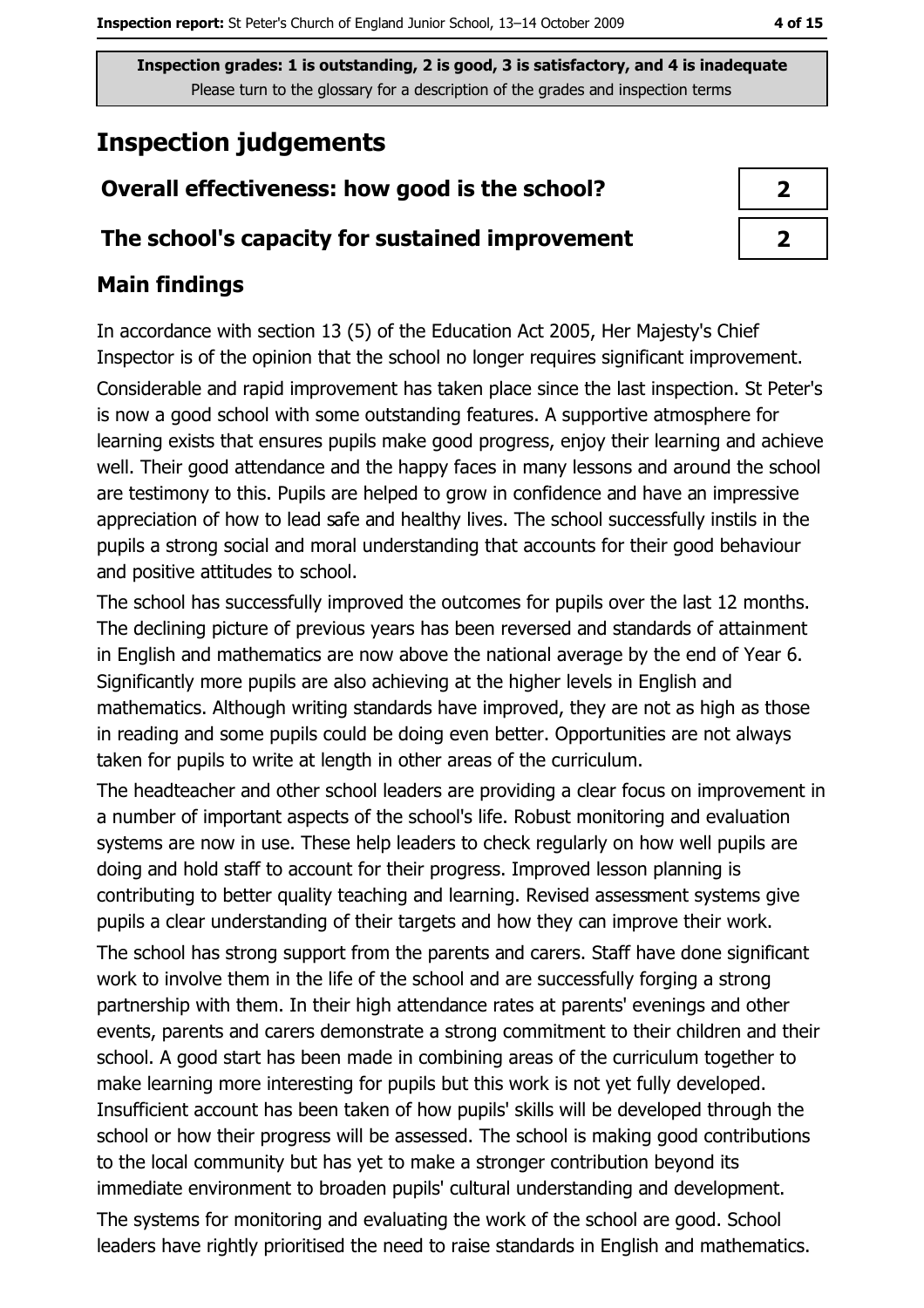As a consequence, other subject leaders have not had the opportunity to monitor those aspects of the school's work for which they have responsibility. The school measures and knows its areas of success. Its self-evaluation is accurate. The proven improvement since the last inspection and the systematic approach to development currently in place supports the view that the school has good capacity to improve.

## What does the school need to do to improve further?

- Build on recent improvements in writing by giving pupils extensive opportunities to  $\blacksquare$ develop their skills throughout the curriculum
- Improve the quality of the curriculum by:  $\blacksquare$ 
	- establishing a framework which identifies progression in, and assessment of, subjects other than English and mathematics
	- providing opportunities for pupils to increase their knowledge and understanding of different cultures and communities, both within the United Kingdom and globally
	- providing opportunities for subject leaders other than those of English and mathematics to monitor and evaluate their subjects and use the outcomes to further raise standards.

## **Outcomes for individuals and groups of pupils**

Classroom observations, scrutiny of work and school data shows that most pupils, including those with special educational needs and/or disabilities are making good progress and achieve well. However, standards in writing are not as high as they should be. A range of strategies such as 'Push on Writing' have been implemented and are beginning to have an impact, but there is still some way to go. Opportunities to use pupils' writing skills in other subjects have been increased and are beginning to improve standards. For instance, Year 4 pupils studied a photograph of an Ancient Egyptian painting. Using 'evidence' carefully gleaned from the image, they were able to write in detail about what they imagined it would be like to live at that time. Nevertheless, there are occasions when chances are missed to develop and practise important writing skills in other subjects to reinforce pupils' learning. For example, the use of worksheets and writing frames in some classes restricts opportunities to write at length, particularly for higher-attaining pupils.

Without doubt, pupils enjoy their learning. This is reflected in the very secure relationships between adults and pupils, in their good behaviour and above average rates of attendance. The interesting range of enrichment activities provided for the pupils also contributes well to their good levels of enjoyment. Pupils have an excellent understanding of the importance of a healthy diet and of taking plenty of exercise. They get on well with each other and with the adults in the school, and they say they feel safe at all times. They are confident that they know exactly what to do if they are anxious. Pupils take on a range of responsibilities. For example, pupils contribute their

 $\overline{2}$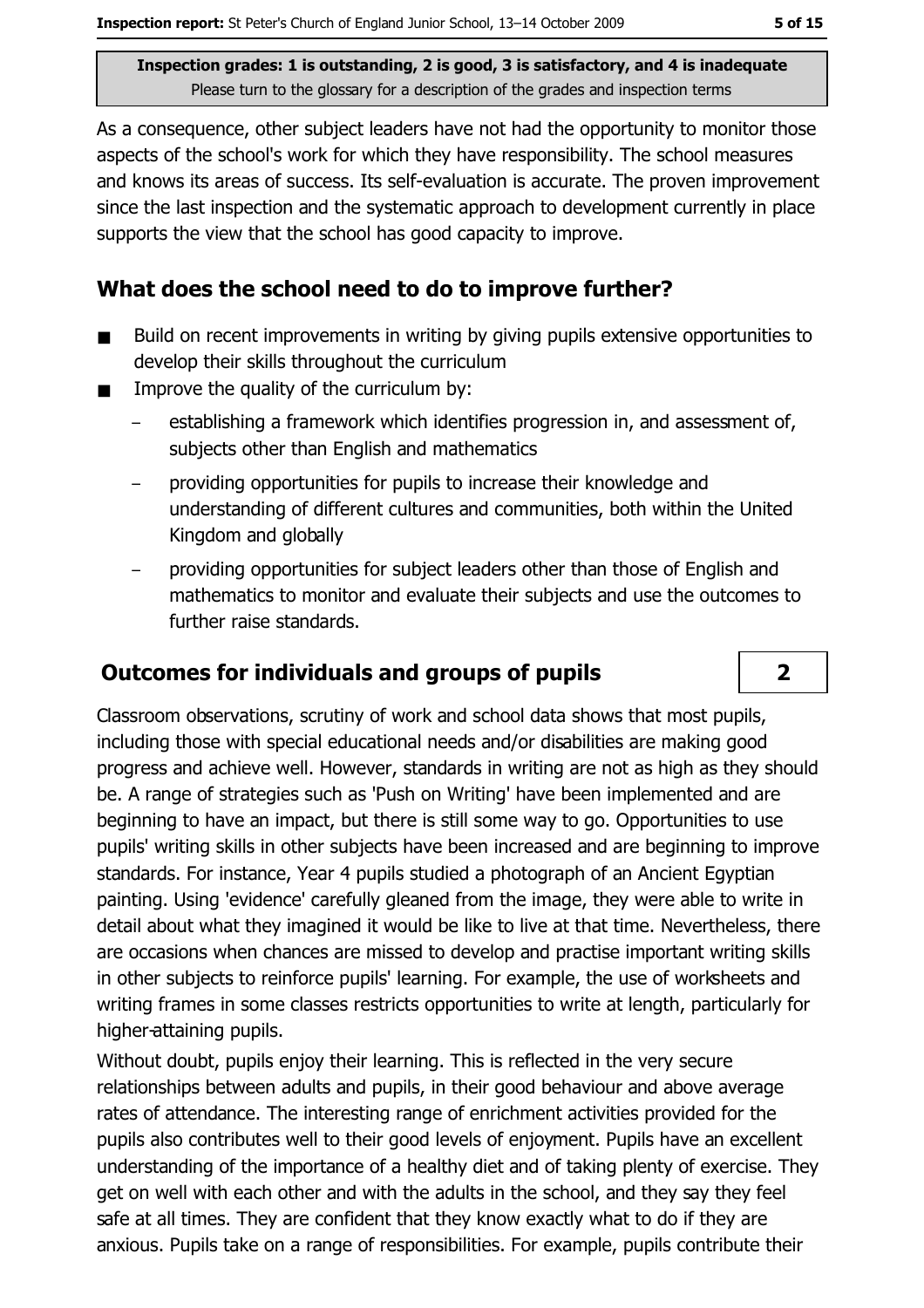ideas through the active school council and they act as play leaders at lunchtime. There are good links with the local community, although pupils have a less well developed understanding of the cultural diversity of life across Nottingham and many other parts of Britain. They have developed good skills in working collaboratively and in using information and communication technology (ICT). These, taken with their basic skills in literacy and numeracy, equip them thoroughly for their future economic well-being.

These are the grades for pupils' outcomes

| Pupils' achievement and the extent to which they enjoy their learning                                                     |                          |  |
|---------------------------------------------------------------------------------------------------------------------------|--------------------------|--|
| Taking into account:<br>Pupils' attainment <sup>1</sup>                                                                   | $\mathcal{P}$            |  |
| The quality of pupils' learning and their progress                                                                        | $\mathcal{P}$            |  |
| The quality of learning for pupils with special educational needs and/or<br>disabilities and their progress               | $\overline{\phantom{a}}$ |  |
| The extent to which pupils feel safe                                                                                      | 1                        |  |
| <b>Pupils' behaviour</b>                                                                                                  | $\overline{\mathbf{2}}$  |  |
| The extent to which pupils adopt healthy lifestyles                                                                       | 1                        |  |
| The extent to which pupils contribute to the school and wider community                                                   |                          |  |
| The extent to which pupils develop workplace and other skills that will<br>contribute to their future economic well-being | $\overline{\mathbf{2}}$  |  |
| Taking into account:<br>Pupils' attendance <sup>1</sup>                                                                   | $\overline{2}$           |  |
| The extent of pupils' spiritual, moral, social and cultural development                                                   | 2                        |  |

#### How effective is the provision?

In most lessons observed, teaching successfully engaged pupils' interest and harnessed their enthusiasm. As a result, they made good progress. The strengths seen in good teaching included brisk pace, active participation by pupils in activities and effective use of question and answer techniques which engaged pupils and helped them to evaluate their learning. As a consequence of good teaching, pupils work with confidence individually and in groups. Very occasionally, teaching was less effective because the lesson progressed on to the next stage of learning too quickly which proved too challenging for some pupils or teachers talked for too long. On these occasions, some

The grades for attainment and attendance are: 1 is high; 2 is above average; 3 is broadly average; and 4 is low.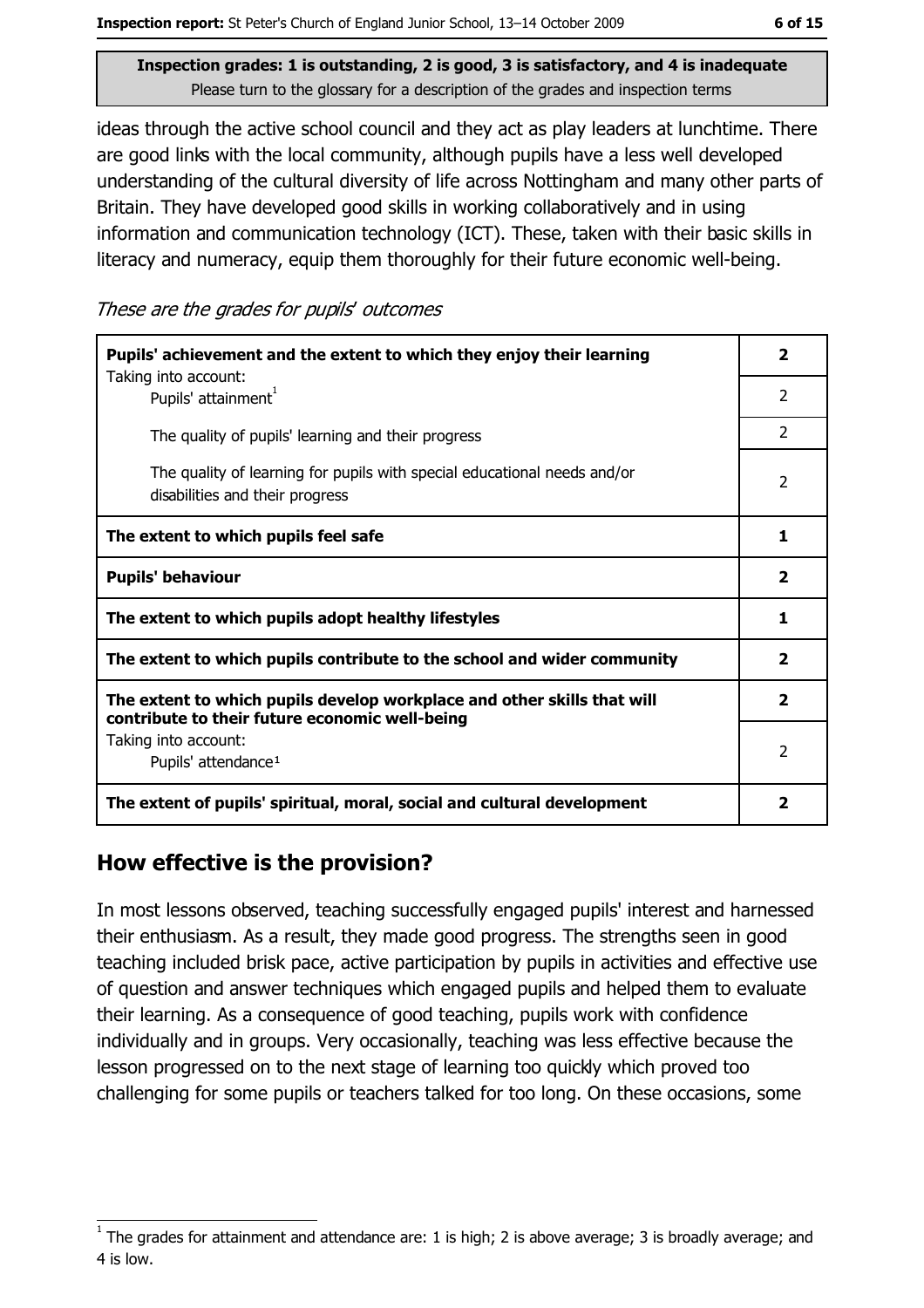pupils disengaged with their learning.

Teachers make good use of assessment information to plan interesting lessons that help pupils to build on what they have previously learnt. Increasing opportunities are provided for pupils to self-assess their work which helps them understand how well they are doing. Strategies such as 'Going for Goals' help pupils appreciate clearly what they need to do to be successful in their work. Detailed marking has contributed to the sharp improvement in pupils' progress. Occasionally, insufficient guidance is provided to help pupils know precisely what they need to do next to improve. All pupils have targets and most know what they are but they are not always written in language that the pupils understand.

The curriculum satisfactorily meets pupils' needs and is positively enriched by a wide range of out-of-class activities and a good number of visits and visitors. The range of sporting opportunities provided for pupils is excellent. Provision for ICT across subjects is good and makes a strong contribution to pupils' good achievement. For example, Year 6 pupils enjoyed using the internet to find out about different kinds of posters used in World War 2 and used the information to create their own poster.

The high quality of the school's care is evident in its good support for vulnerable pupils and those with special educational needs and/or disabilities. Provision in this area is much improved. One parent wrote that 'many members of staff go above and beyond their duty to show how much they care about the children's well being.' The progress of pupils with special educational needs is tracked very carefully and these pupils receive very effective support in the classrooms from teachers and a skilled team of teaching assistants. As a result, most are making good progress.

| The quality of teaching                                                                                    |   |
|------------------------------------------------------------------------------------------------------------|---|
| Taking into account:<br>The use of assessment to support learning                                          |   |
| The extent to which the curriculum meets pupils' needs, including, where<br>relevant, through partnerships | 3 |
| The effectiveness of care, guidance and support                                                            |   |

| These are the grades for the quality of provision |  |  |  |  |  |  |  |
|---------------------------------------------------|--|--|--|--|--|--|--|
|---------------------------------------------------|--|--|--|--|--|--|--|

## How effective are leadership and management?

At the last inspection, the headteacher was very new to the school. Since then, his determined and focused leadership, in collaboration with the senior leadership team, staff and governors, has secured what parents describe as 'a noticeable improvement in the school over the past 12 months'. Leadership is now good. Governors are very active in the school and have played an influential part in determining the strategic direction for improvement. Key improvements to the roles and expectations of those carrying responsibility for key subjects such as English and mathematics have led to the school being clear about standards and quality across the school. Perceptive monitoring of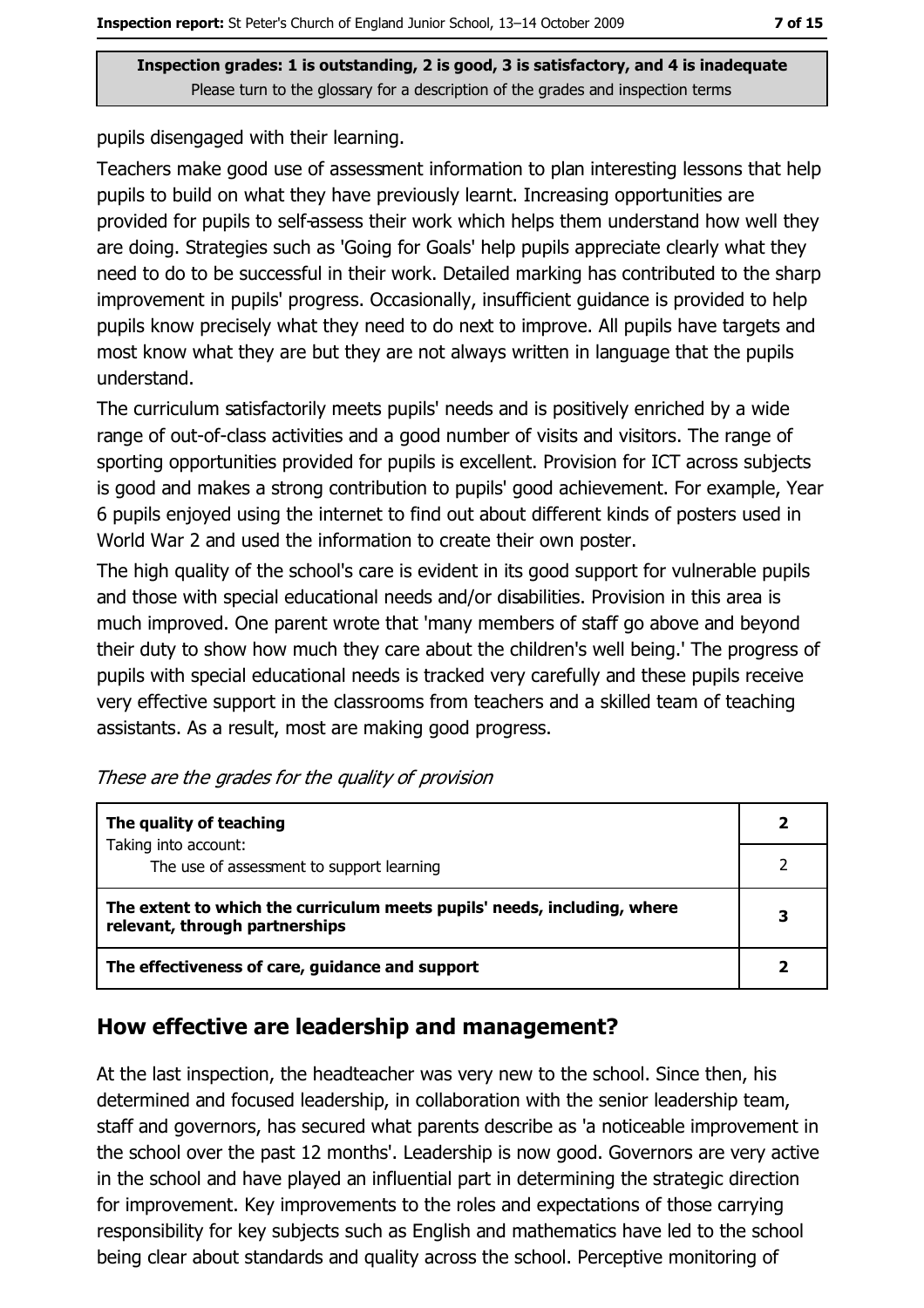lessons has helped to raise the quality of teaching and has led to effective strategies for raising standards and improved progress for all pupils.

The school strives, successfully, to be an inclusive one and care is taken to ensure that all pupils have equality of opportunity to improve in their academic performance and personal development. Good care is also taken to ensure that no form of discrimination is evident in the school. Procedures to safeguard pupils' well-being, safety and health are rigorous and all members of staff are well trained. Partnership work with outside agencies and other schools adds good value to both the academic performance of pupils and to their welfare and care. The school is fully committed to working in partnership with parents and carers and this is reflected in the high degree of satisfaction, confidence and support that parents have in the school.

Senior staff and governors have identified that, although the school has been successful in developing a cohesive community within its own area, it has not yet been successful in promoting engagement with a range of community groups beyond the school and its immediate community. Consequently, pupils have much less awareness of other beliefs and ways of life in different parts of Britain and around the world.

| The effectiveness of leadership and management in embedding ambition and<br>driving improvement                                                                     | $\overline{\mathbf{2}}$ |
|---------------------------------------------------------------------------------------------------------------------------------------------------------------------|-------------------------|
| Taking into account:<br>The leadership and management of teaching and learning                                                                                      | 2                       |
| The effectiveness of the governing body in challenging and supporting the<br>school so that weaknesses are tackled decisively and statutory responsibilities<br>met | $\overline{\mathbf{2}}$ |
| The effectiveness of the school's engagement with parents and carers                                                                                                | $\mathbf{2}$            |
| The effectiveness of partnerships in promoting learning and well-being                                                                                              | $\overline{\mathbf{2}}$ |
| The effectiveness with which the school promotes equality of opportunity and<br>tackles discrimination                                                              | $\overline{\mathbf{2}}$ |
| The effectiveness of safeguarding procedures                                                                                                                        | $\overline{\mathbf{2}}$ |
| The effectiveness with which the school promotes community cohesion                                                                                                 | 3                       |
| The effectiveness with which the school deploys resources to achieve<br>value for money                                                                             | 2                       |

#### These are the grades for leadership and management

#### **Views of parents and carers**

Most parents who responded to the questionnaire are very supportive of the school and the quality of education that their children receive. Many wrote to comment favourably on the many improvements they have seen since the school was last inspected. 'A lot of recent changes in the school are clearly visible' was typical of a number of responses. A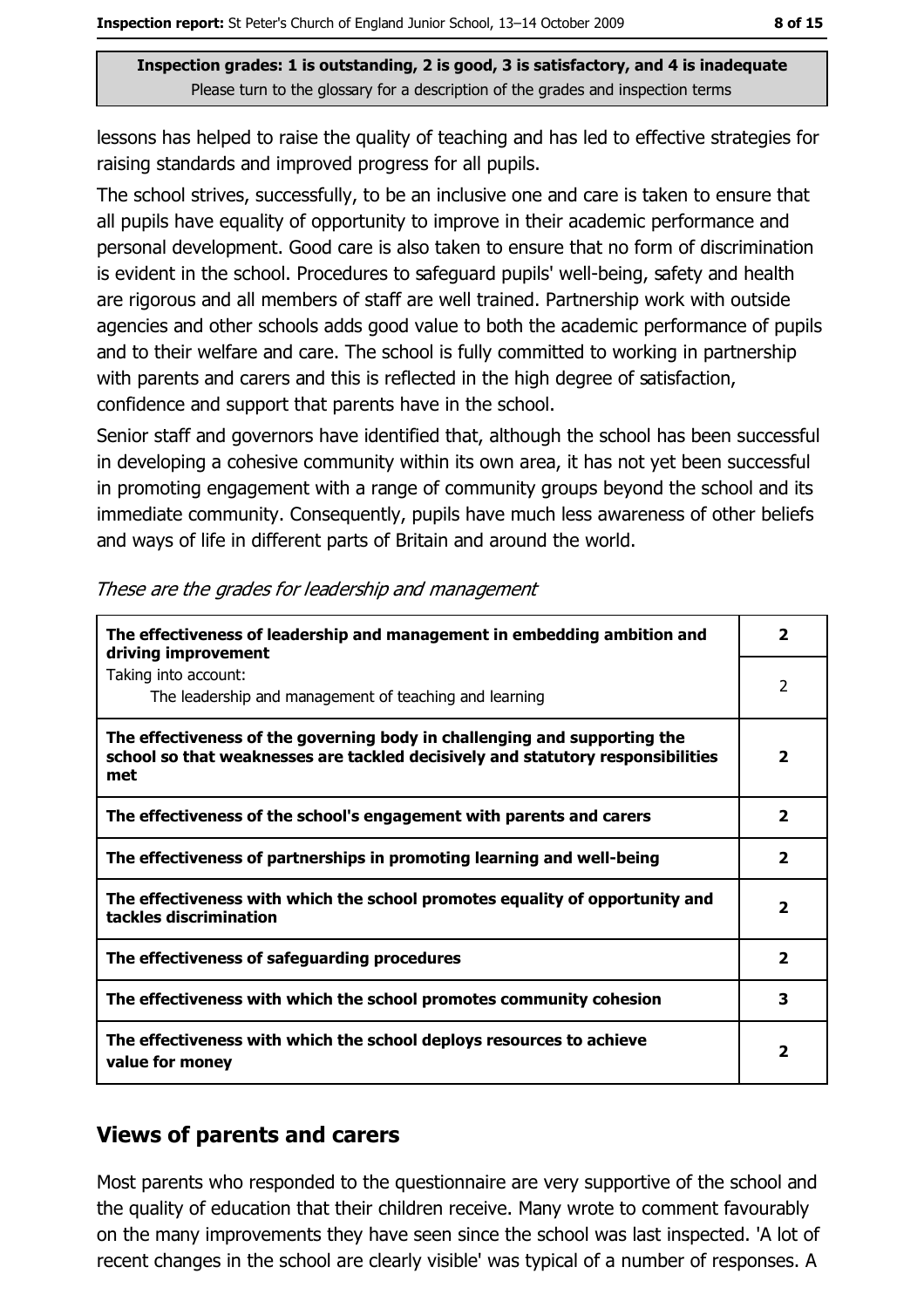number cited the welcoming ethos and hard work of the teachers as particular strengths. These positive comments reflect the strong profile in how parents say their children enjoy school, feel safe and make good progress in their academic work and personal development. Inspectors agree with these views. However, 14% of parents expressed some concern about how the school deals with the unacceptable behaviour of some pupils but this is not supported by inspection evidence. The inspection team did not observe any examples of misbehaviour apart from pupils' very occasional disengagement from their tasks in lessons, which teachers managed appropriately. Pupils, in discussion, were adamant that rare behavioural issues were resolved swiftly and satisfactorily. They did not believe there to be a problem.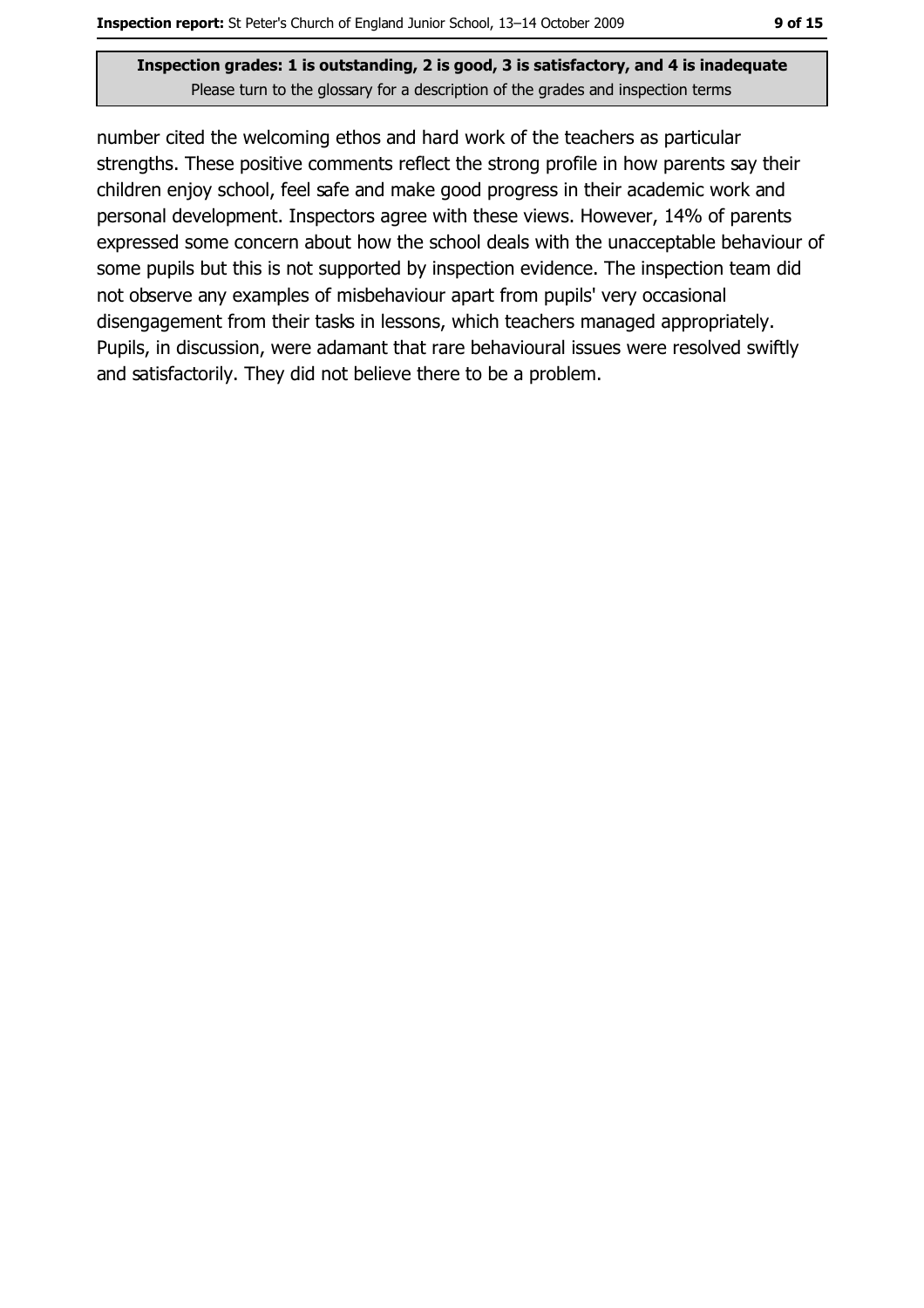#### Responses from parents and carers to Ofsted's questionnaire

Ofsted invited all the registered parents and carers of pupils registered at St Peter's CofE Junior School to complete a questionnaire about their views of the school.

In the questionnaire, parents and carers were asked to record how strongly they agreed with 13 statements about the school. The inspection team received 69 completed questionnaires by the end of the on-site inspection. In total, there are 228 pupils registered at the school.

| <b>Statements</b>                                                                                                                                                                                                                                       | <b>Strongly</b><br><b>Agree</b> |               | <b>Agree</b> |               | <b>Disagree</b> |                | <b>Strongly</b><br>disagree |                |
|---------------------------------------------------------------------------------------------------------------------------------------------------------------------------------------------------------------------------------------------------------|---------------------------------|---------------|--------------|---------------|-----------------|----------------|-----------------------------|----------------|
|                                                                                                                                                                                                                                                         | <b>Total</b>                    | $\frac{1}{2}$ | <b>Total</b> | $\frac{0}{0}$ | <b>Total</b>    | $\frac{0}{0}$  | <b>Total</b>                | $\frac{1}{2}$  |
| My child enjoys school                                                                                                                                                                                                                                  | 41                              | 63            | 24           | 37            | $\mathbf 0$     | 0              | $\mathbf 0$                 | 0              |
| The school keeps my child<br>safe                                                                                                                                                                                                                       | 38                              | 58            | 25           | 38            | $\overline{2}$  | 3              | 0                           | 0              |
| The school informs me<br>about my child's progress                                                                                                                                                                                                      | 19                              | 29            | 42           | 65            | 4               | 6              | 0                           | 0              |
| My child is making enough<br>progress at this school                                                                                                                                                                                                    | 15                              | 23            | 47           | 72            | $\overline{2}$  | 3              | 0                           | $\mathbf 0$    |
| The teaching is good at this<br>school                                                                                                                                                                                                                  | 19                              | 29            | 45           | 69            | $\mathbf 0$     | 0              | 1                           | $\overline{2}$ |
| The school helps me to<br>support my child's learning                                                                                                                                                                                                   | 16                              | 25            | 44           | 68            | 3               | 5              | $\mathbf{1}$                | $\overline{2}$ |
| The school helps my child to<br>have a healthy lifestyle                                                                                                                                                                                                | 26                              | 40            | 38           | 58            | $\bf{0}$        | 0              | 0                           | 0              |
| The school makes sure that<br>my child is well prepared for<br>the future (for example<br>changing year group,<br>changing school, and for<br>children who are finishing<br>school, entering further or<br>higher education, or<br>entering employment) | 20                              | 31            | 37           | 57            | $\overline{2}$  | 3              | 0                           | $\mathbf 0$    |
| The school meets my child's<br>particular needs                                                                                                                                                                                                         | 20                              | 31            | 42           | 65            | 1               | 2              | 0                           | 0              |
| The school deals effectively<br>with unacceptable behaviour                                                                                                                                                                                             | 16                              | 25            | 37           | 57            | 5               | 8              | 4                           | 6              |
| The school takes account of<br>my suggestions and<br>concerns                                                                                                                                                                                           | 15                              | 23            | 43           | 66            | $\overline{4}$  | 6              | $\mathbf{1}$                | $\overline{2}$ |
| The school is led and<br>managed effectively                                                                                                                                                                                                            | 20                              | 31            | 41           | 63            | $\mathbf{1}$    | $\overline{2}$ | $\mathbf{1}$                | $\overline{2}$ |
| Overall, I am happy with my<br>child's experience at this<br>school                                                                                                                                                                                     | 26                              | 40            | 37           | 57            | $\mathbf{1}$    | $\overline{2}$ | 0                           | $\pmb{0}$      |

The table above summarises the responses that parents and carers made to each statement. The percentages indicate the proportion of parents and carers giving that response out of the total number of completed questionnaires. Where one or more parents and carers chose not to answer a particular question, the percentages will not add up to 100%.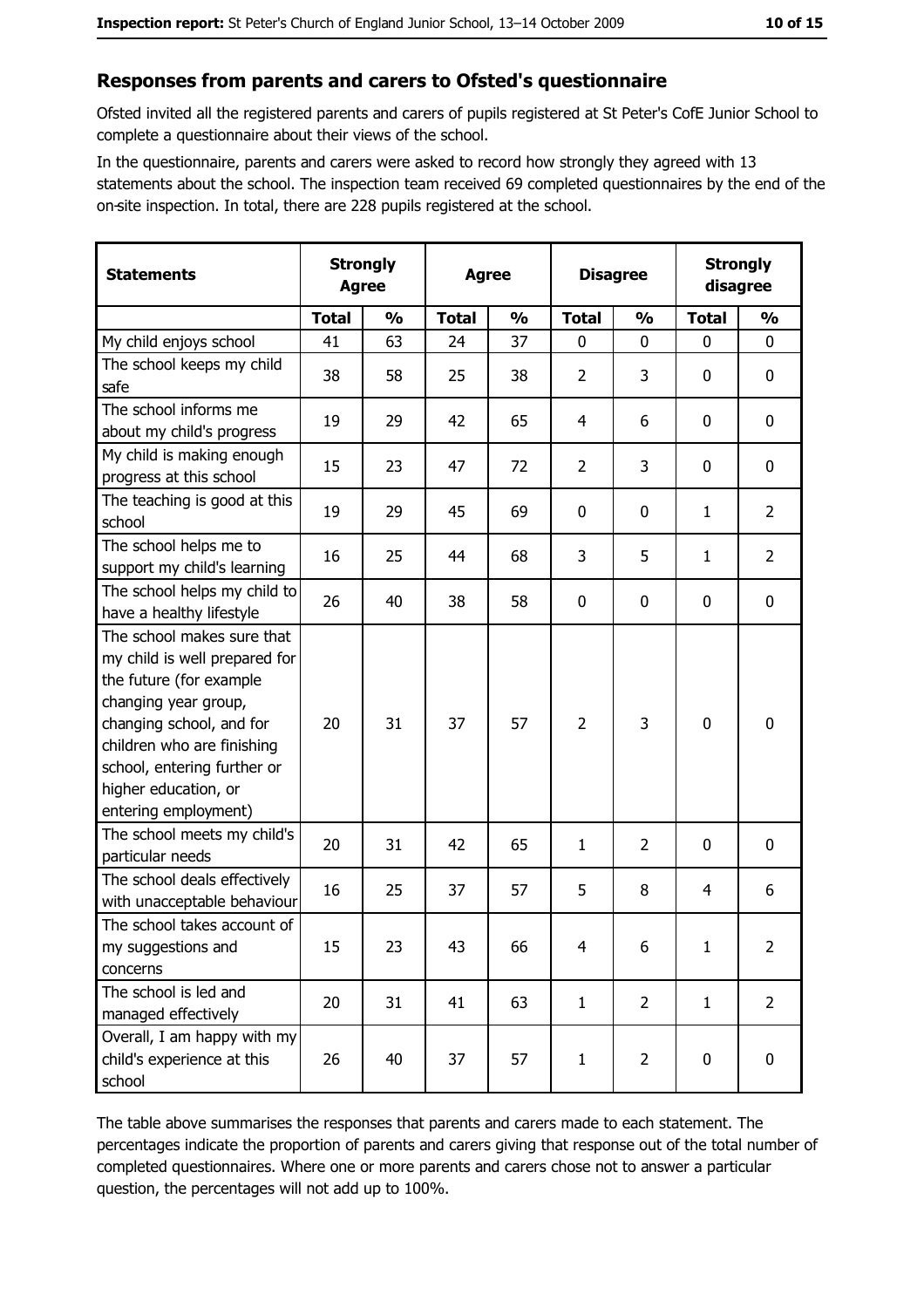# Glossary

| <b>Grade</b> | <b>Judgement</b> | <b>Description</b>                                                                                                                                                                                                               |
|--------------|------------------|----------------------------------------------------------------------------------------------------------------------------------------------------------------------------------------------------------------------------------|
| Grade 1      | Outstanding      | These features are highly effective. An oustanding<br>school provides exceptionally well for its pupils' needs.                                                                                                                  |
| Grade 2      | Good             | These are very positive features of a school. A school<br>that is good is serving its pupils well.                                                                                                                               |
| Grade 3      | Satisfactory     | These features are of reasonable quality. A satisfactory<br>school is providing adequately for its pupils.                                                                                                                       |
| Grade 4      | Inadequate       | These features are not of an acceptable standard. An<br>inadequate school needs to make significant<br>improvement in order to meet the needs of its pupils.<br>Ofsted inspectors will make further visits until it<br>improves. |

## What inspection judgements mean

#### Overall effectiveness of schools inspected between September 2007 and July 2008

|                       | Overall effectiveness judgement (percentage of<br>schools) |      |                     |                   |
|-----------------------|------------------------------------------------------------|------|---------------------|-------------------|
| <b>Type of school</b> | <b>Outstanding</b>                                         | Good | <b>Satisfactory</b> | <b>Inadequate</b> |
| Nursery schools       | 39                                                         | 58   | 3                   | 0                 |
| Primary schools       | 13                                                         | 50   | 33                  | 4                 |
| Secondary schools     | 17                                                         | 40   | 34                  | 9                 |
| Sixth forms           | 18                                                         | 43   | 37                  | $\overline{2}$    |
| Special schools       | 26                                                         | 54   | 18                  | $\overline{2}$    |
| Pupil referral units  | 7                                                          | 55   | 30                  | 7                 |
| All schools           | 15                                                         | 49   | 32                  | 5                 |

New school inspection arrangements were introduced on 1 September 2009. This means that inspectors now make some additional judgements that were not made previously.

The data in the table above were reported in The Annual Report of Her Majesty's Chief Inspector of Education, Children's Services and Skills 2007/08.

Percentages are rounded and do not always add exactly to 100. Secondary school figures include those that have sixth forms, and sixth form figures include only the data specifically for sixth form inspection judgements.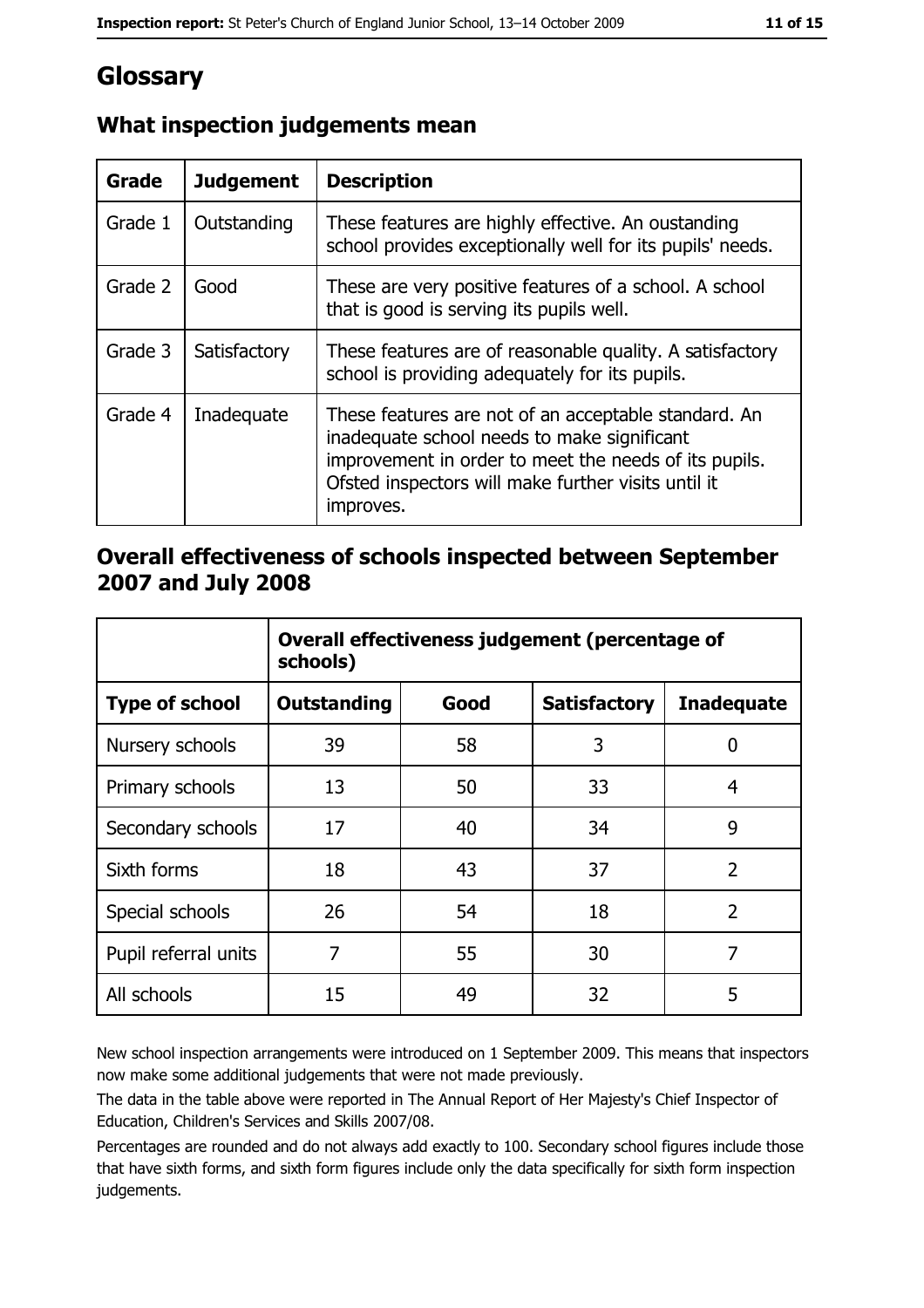## **Common terminology used by inspectors**

| Achievement:                  | the progress and success of a pupil in<br>their learning, development or training.                                                                                                                                                                                                                           |
|-------------------------------|--------------------------------------------------------------------------------------------------------------------------------------------------------------------------------------------------------------------------------------------------------------------------------------------------------------|
| Attainment:                   | the standard of the pupils' work shown by<br>test and examination results and in<br>lessons.                                                                                                                                                                                                                 |
| Capacity to improve:          | the proven ability of the school to<br>continue improving. Inspectors base this<br>judgement on what the school has<br>accomplished so far and on the quality of<br>its systems to maintain improvement.                                                                                                     |
| Leadership and management:    | the contribution of all the staff with<br>responsibilities, not just the headteacher,<br>to identifying priorities, directing and<br>motivating staff and running the school.                                                                                                                                |
| Learning:                     | how well pupils acquire knowledge,<br>develop their understanding, learn and<br>practise skills and are developing their<br>competence as learners.                                                                                                                                                          |
| <b>Overall effectiveness:</b> | inspectors form a judgement on a school's<br>overall effectiveness based on the findings<br>from their inspection of the school. The<br>following judgements, in particular,<br>influence what the overall effectiveness<br>judgement will be.                                                               |
|                               | The school's capacity for sustained<br>improvement.<br>Outcomes for individuals and groups<br>of pupils.<br>The quality of teaching.<br>The extent to which the curriculum<br>meets pupil's needs, including where<br>relevant, through partnerships.<br>The effectiveness of care, guidance<br>and support. |
| Progress:                     | the rate at which pupils are learning in<br>lessons and over longer periods of time. It<br>is often measured by comparing the<br>pupils' attainment at the end of a key<br>stage with their attainment when they<br>started.                                                                                 |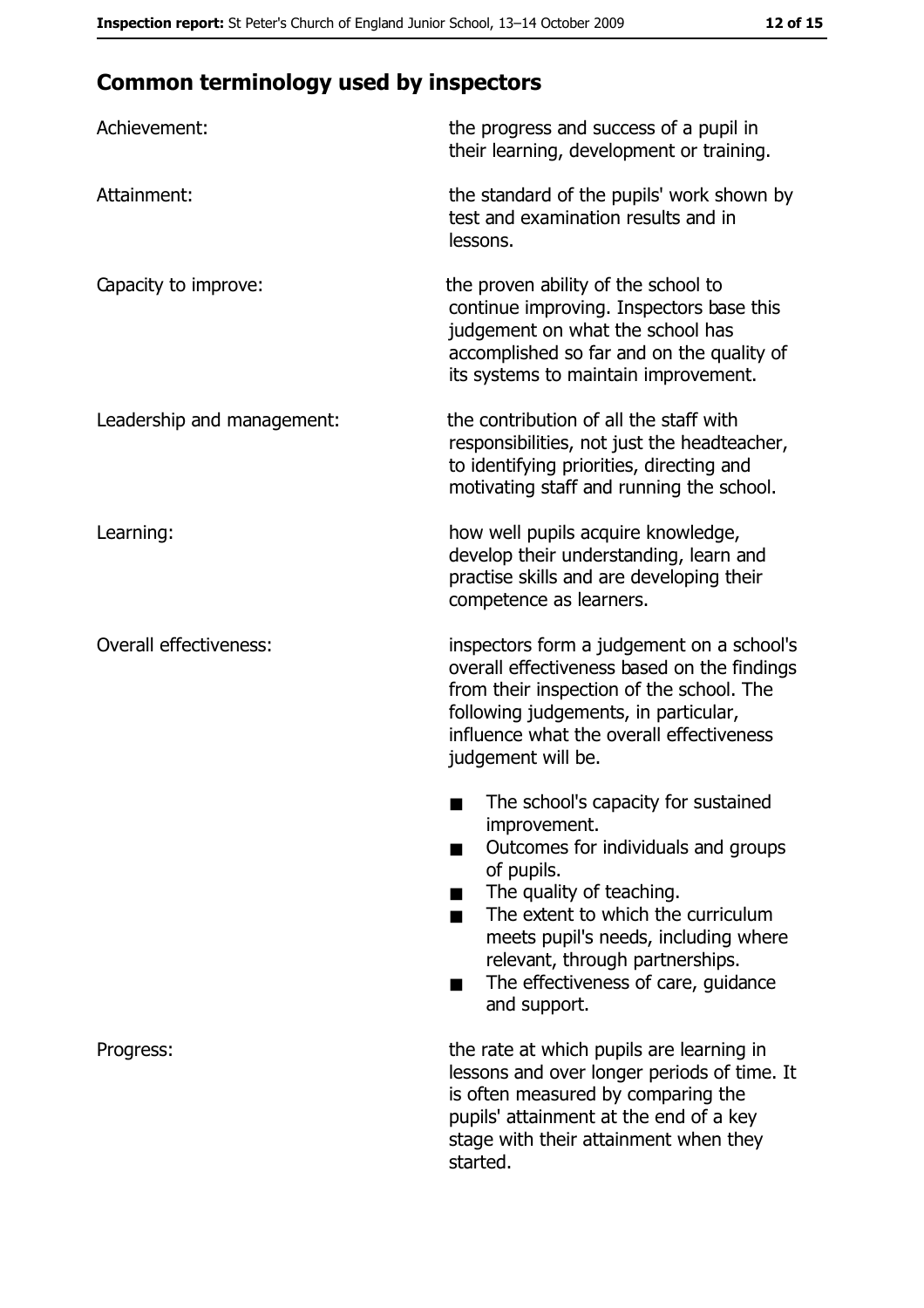This letter is provided for the school, parents and carers to share with their children. It describes Ofsted's main findings from the inspection of their school.



#### 15 October 2009

Dear Children

Inspection of St Peter's Church of England Junior School, Ruddington, NG11 6GB You may remember that I visited your school recently with two other inspectors. We really enjoyed our two days at St Peter's. I am writing to thank you all for being so friendly and helpful. I thought you would like to know what we found out.

You are rightly proud of your school because it is a good school. You told us how much you like your teachers and how they make learning fun and interesting. We agree that the teaching is good and helps you to make good progress in your lessons. Those of you who find things a little more difficult are given good support which helps you to do well. By the time you move on to secondary school, you are doing much better in English, maths and science than pupils in most schools.

You told us how much you enjoy school and like all the extra things you get to do, in sport and music for example. You behave well and all get on together. You have a very good understanding of the importance of living a healthy life and those lunches are delicious!

The school is much better than it was when it was last inspected, thanks to the hard work of your headteacher, all the other staff and governors. They are determined to make things even better and we have asked them to do a couple of things that will help:

Although you are doing well, some of you are not making quite the same progress in writing as you do in other subjects. We want your teachers to give you plenty of chances to write in other subjects.

We also want the school to help make the curriculum even better by giving you more opportunities to learn about different people's lives and experiences in other parts of Britain and the wider world. We want the teachers to develop your skills in different subjects as you work your way through the school, so that you are ready for secondary school. Finally, we want school leaders to check on your learning in all your subjects to make sure you are all making good progress.

Best of luck to all of you

Yours sincerely

Paul Weston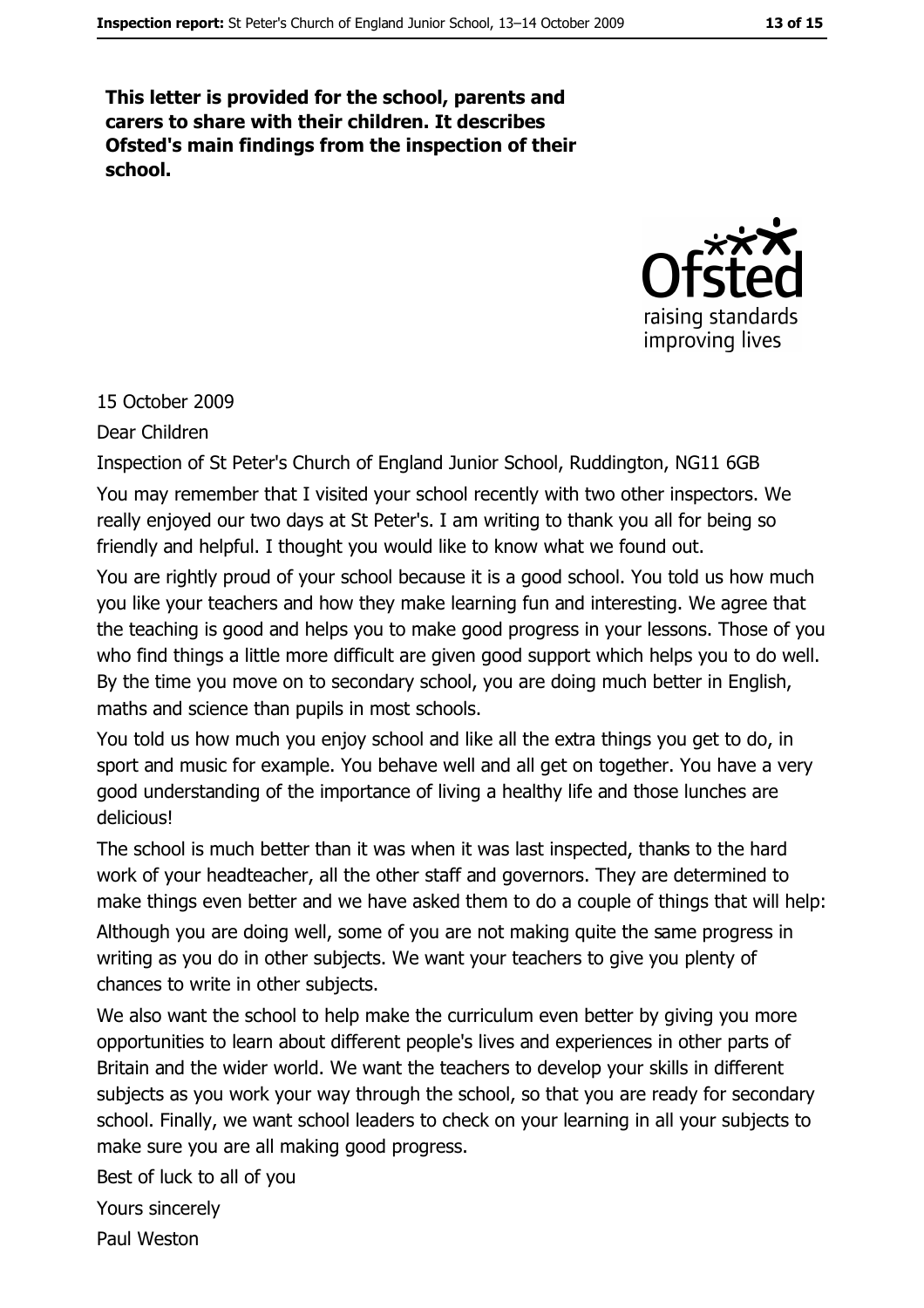Her Majesty's Inspector